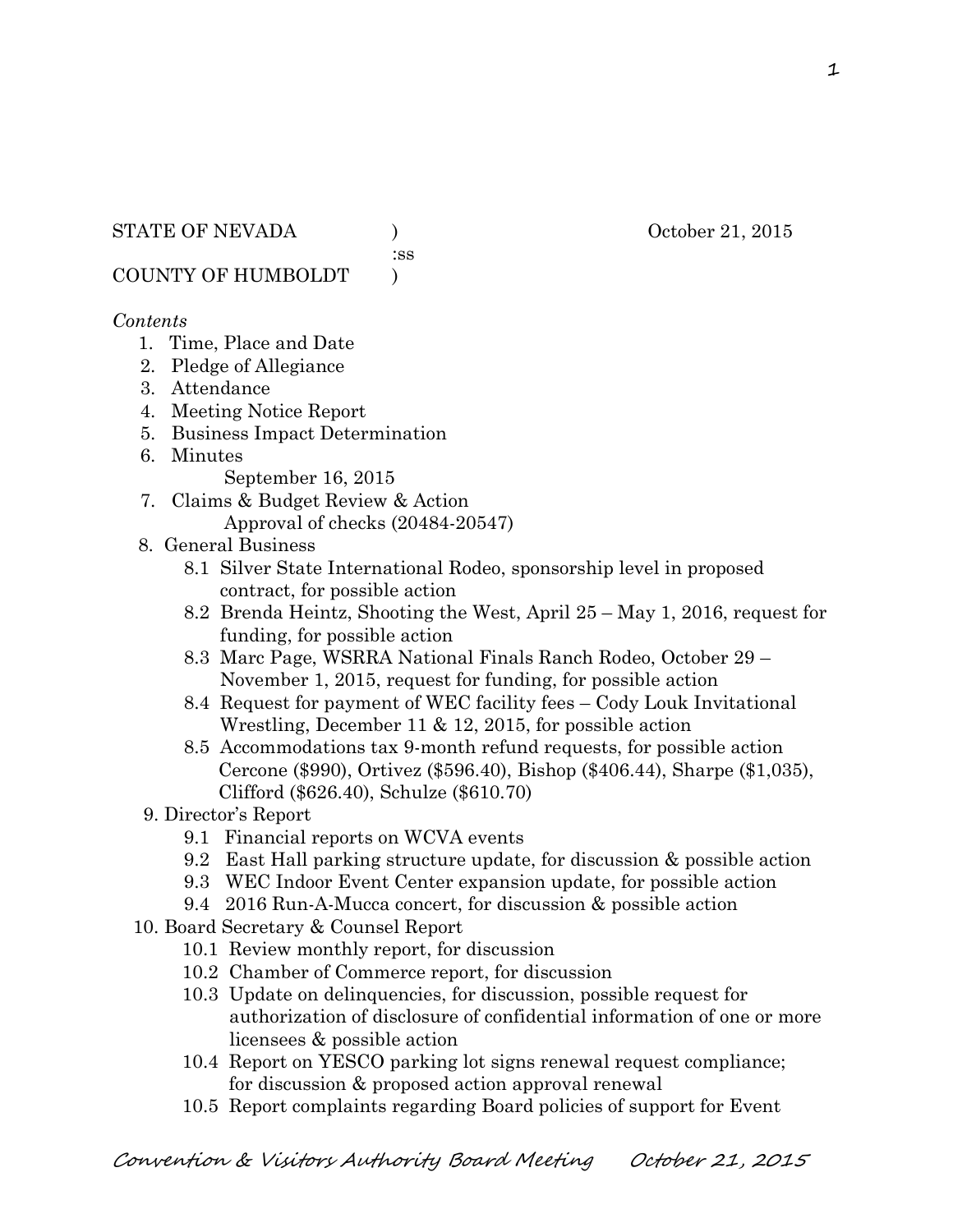2

Center expansion; policies of support for tourist-encouraging events sponsored by government, or by non-profit organizations or by forprofit organizations or persons, which include by cash appropriation, by cost-underwriting by assisting with up-front financing, or by providing for use of its equipment at events on public or private property, including authorizing use of Convention Center equipment by the Chamber of Commerce for the Fall Farm Festival it sponsors at the Lazy P Adventure Farm; for discussion and possible action

- 10.6 East Hall parking deck repair specs, for discussion and possible action
- 10.7 Possible update on Intersection Beautification, Winnemucca Recreation project, Winnemucca Arts Center & Visitor Center, Events Complex riding arena, for discussion & possible action
- 11. Board Administrator
	- 11.1 September Financial reports
- 12. Other Reports
- 13. Next Meeting Date
- 14. Adjournment

## **MINUTES, OCTOBER 21, 2015**

**1. Time, Place and Date.** The Winnemucca Convention and Visitors Authority met in regular session in full conformity with the law at the Winnemucca Convention Center, West Hall, Winnemucca, Nevada at 4:00 pm on Wednesday, October 21, 2015 with Chairman Terry Boyle presiding.

#### **2. Pledge of Allegiance.**

**3. Attendance.** *Convention and Visitors Authority Board Officials Present:*

| Terry Boyle     | Chairman and Hotel Representative         |  |
|-----------------|-------------------------------------------|--|
| Herb Ross       | Vice Chairman and Business Representative |  |
| Don Stoker      | Treasurer and Motel Representative        |  |
| Jim Billingsley | City Representative                       |  |
| Ron Cerri       | County Representative                     |  |
| Bill Macdonald  | Secretary and Counsel                     |  |
|                 |                                           |  |

*Convention and Visitors Authority Board Officials Absent:* Kendall Swensen Board Administrator

*Staff Members Present:* Kim Petersen Director Shelly Noble Administrative Clerk

*Staff Members Absent:* None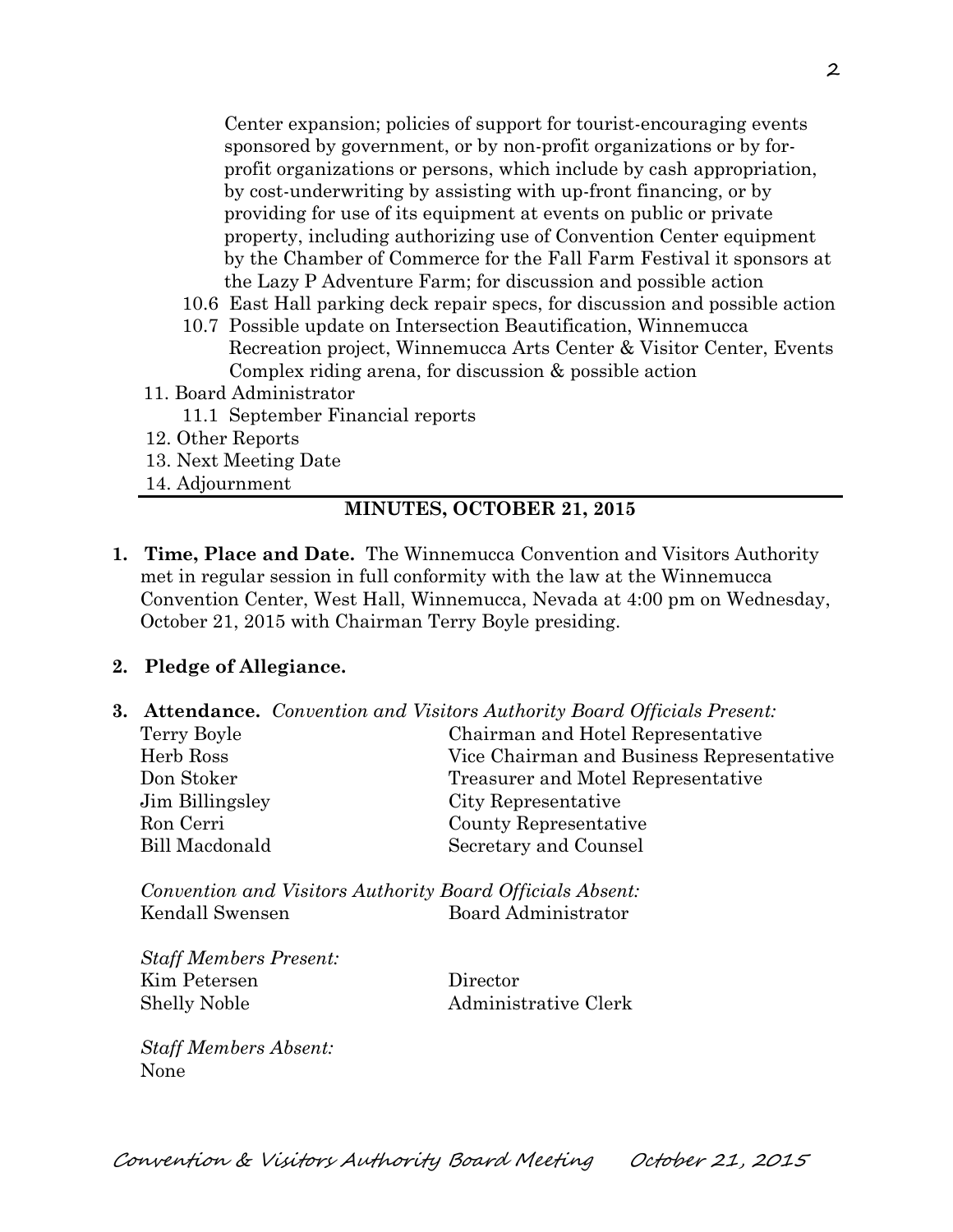| <i><b>Others Present:</b></i> |                                  |
|-------------------------------|----------------------------------|
| Roberta Rothwell              | Shooting the West                |
| Brenda Heintz                 | Shooting the West                |
| Kathy Gonzalez                | Silver State International Rodeo |
| Samantha Stine                | Humboldt Sun                     |
|                               |                                  |

## **4. Meeting Notice Report.**

Chairman Boyle reported that notice, including meeting agenda, was posted by Shelly Noble by 9:00 am Friday, October 16, 2015 at Humboldt County Library, Court House, Post Office, City Hall and Convention Center West Hall. No persons have requested mailed notice during the past six months.

**5. Business Impact Determination.** After review of the October 21, 2015 agenda, and report by Counsel that he saw nothing in the Agenda requiring a business economic impact study or statement, *Don Stoker made a motion that no proposed agenda item is likely to impose a direct and significant economic burden on a business or directly restrict formation, operation, or expansion of a business. The motion carried, 5-0.* 

### **6. Minutes.**

Prior meeting minutes of September 16, 2015.

*Don Stoker made a motion to accept the minutes of the September 16, 2015 meeting. Motion carried, 4-0.* Ron Cerri abstained because he was not present at that meeting.

**7. Claims.** The following claims were submitted for payment and approved on October 21, 2015:

| BANK ACCOUNT      | <b>CHECK NUMBERS</b> | AMOUNT       |
|-------------------|----------------------|--------------|
| Nevada State Bank | 20484-20547          | \$151,286.49 |

### *Jim Billingsley made a motion to approve all claims as submitted. The motion carried, 5-0.*

### **8. General Business.**

## **8.1 Silver State International Rodeo, sponsorship level in proposed contract, for possible action**

Kathy Gonzalez, Secretary-Treasurer for the Silver State International Rodeo (SSIR), is here tonight to discuss the proposed 5-year contract for this event and to answer any questions the board may have. The proposed contract is very similar to the previous 5-year document. Kim has met with Kathy and other representatives of SSIR to make some minor changes on issues that have come up. In the previous contract, this board agreed to an annual grant in the amount of \$12,000 which was used to help offset the cost of a two horse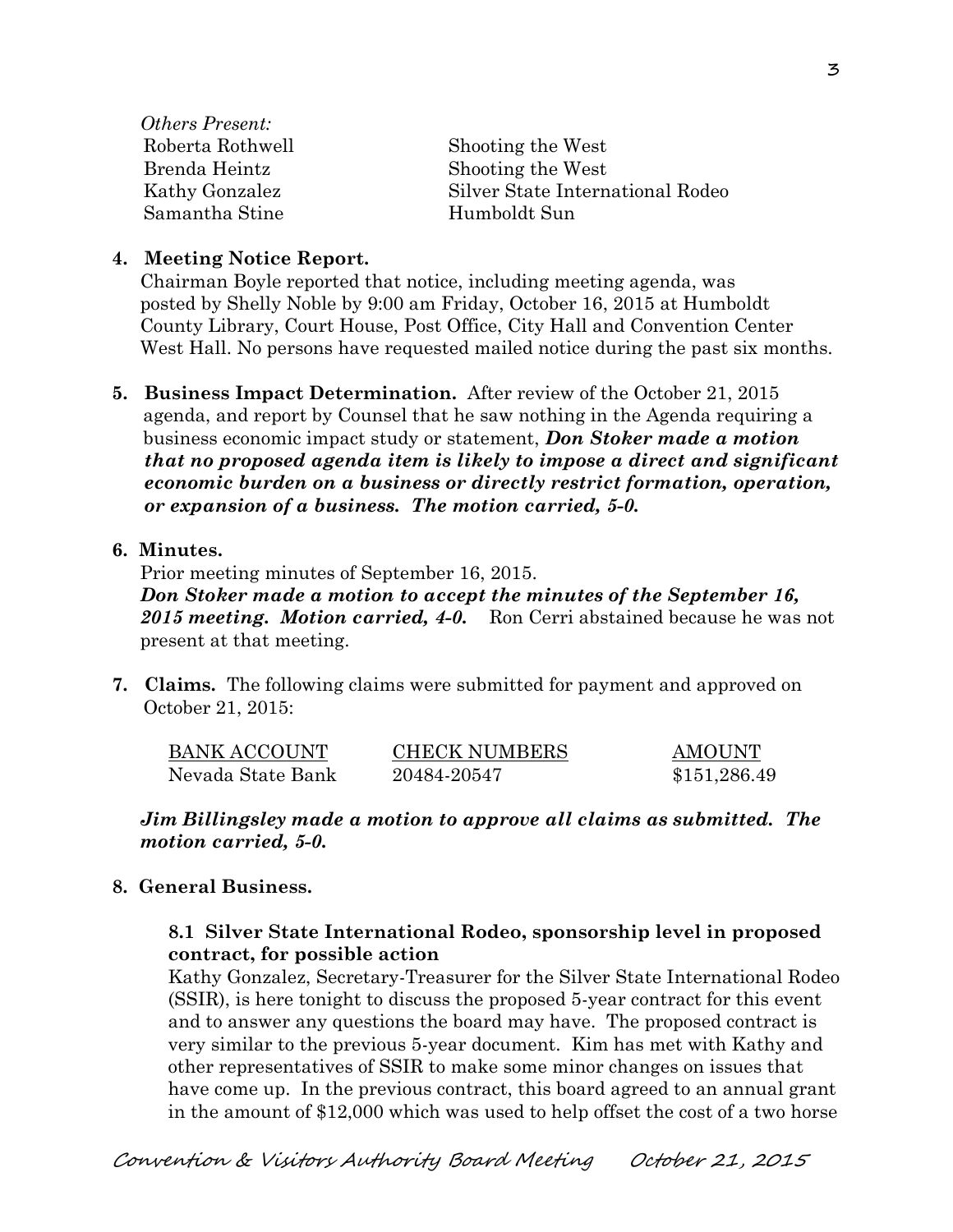trailers that are given as prizes, along with payment by WCVA of facility fees at the Winnemucca Events Complex (WEC). Since the cost of these trailers has risen, SSIR is requesting an increase to \$13,000 annually from the WCVA and continued payment of WEC facility fees by the WCVA. In exchange, SSIR will locate and coordinate all arena help throughout the event. The 2015 event had 360 participants and their families attend, which have a major impact on area businesses. At its height, SSIR had 510 participants but over the years other youth rodeos have conflicted with their dates so participants have to choose which event to attend. Board members expressed their support of this event and encouraged Kathy to come back to them if there's anything more they can do to assist with increasing attendance. *Jim Billingsley made a motion to approve the Silver State International Rodeo 2016-2020 contract as presented. Motion carried, 5-0.*

### **8.2 Brenda Heintz, Shooting the West, April 25 – May 1, 2016, request for funding, for possible action**

Brenda and Roberta Rothwell are here tonight to make this request. The committee changed the dates for 2016 so instead of holding the symposium during early March, they will hold it at the end of April. It is for this reason that they are requesting an underwriting in the amount \$5,000 along with a facility grant. They believe they have a realistic budget but with the change in dates they are concerned about attendance. No cash grant is being requested at this time. The committee is working to encourage attendees of all ages to attend one or several of their seminars. Over the past couple of years there has been a significant registration discount offered to anyone who is a student, no matter their age. Also, to encourage young people to attend, this year there will be two \$300 scholarships available to students 14- 18 years of age. The board expressed their continued support of this event and their appreciation to Brenda who has done a great job of running this event like a business and working within a budget while, at the same time, making it more successful then ever. *Don Stoker made a motion to approve a \$5,000 underwriting and East Hall/West Hall facility grant to Shooting the West, April 25 – May 1, 2016. Motion carried unanimously, 5-0.* Shooting the West is responsible for any other customary Convention Center charges.

**8.3 Marc Page, WSRRA National Finals Ranch Rodeo, October 29- November 1, 2015, request for funding, for possible action** Marc was unable to be here tonight but this is an event that this board is familiar with and supports. It comes during a time of year that would otherwise be quite slow. Terry and Herb both expressed that their properties were almost sold out during these dates. Though there was no specific amount requested on the Cooperative Funding form, Terry informed the board that Marc would like, once again, to receive a \$10,000 grant and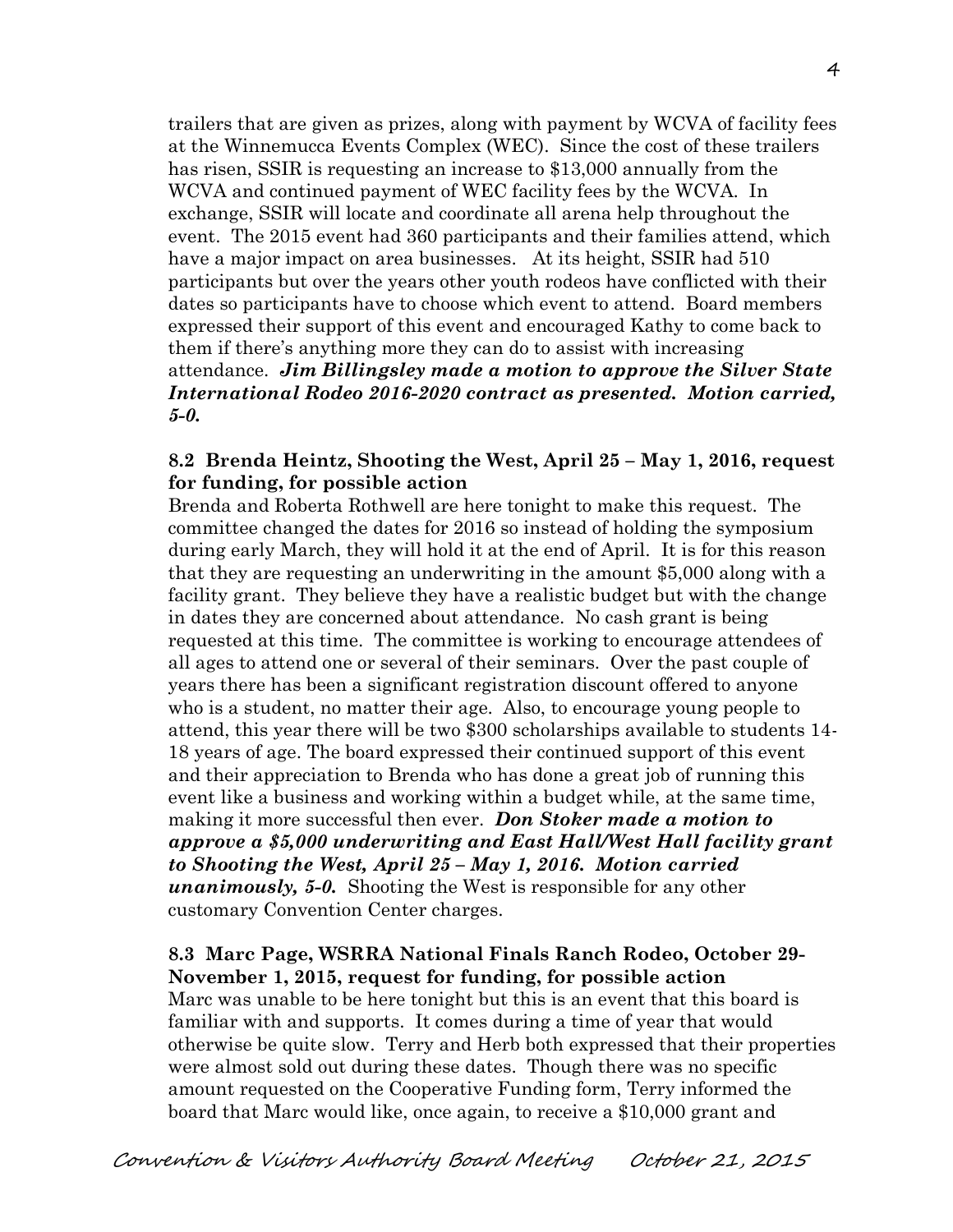\$10,000 underwriting for this year's event. *Herb Ross made a motion to approve Cooperative Funding for the WSRRA National Ranch Rodeo Finals, October 29 – November 1, 2015, in the amount of \$20,000 (\$10,000 grant, \$10,000 underwriting). Motion carried, 5-0.* 

**8.4 Request for payment of WEC facility fees – Cody Louk Invitational Wrestling, December 11 & 12, 2015, for possible action** This is great event that brings wrestlers from all over northern Nevada, and their families, each year to Winnemucca. It has a definite impact on the local economy. In addition to this high school tournament, the local Buckaroo Wrestling Club will be putting on a youth tournament Sunday, December 13, 2015, so more families will be staying an extra night. This request is for the Cody Louk Tournament only and is in the amount of \$3,400 (EC rental of \$1,600, floor installation/removal \$1,800). *Don Stoker made a motion to approve payment of the facility fees in the amount of \$3,400 for the Cody Louk Invitational Wrestling Tournament, December 11 & 12, 2015 at the Winnemucca Event Center. Motion carried, 5-0.* 

**8.5 Accommodations tax 9-month refund requests, for possible action, Cercone (\$990), Ortivez (\$596.40), Bishop (\$406.44), Sharpe (\$1,035), Clifford (\$626.40), Schulze (\$610.70)**

*Terry Boyle made a motion to approve the accommodation tax 9-month refund for Seth Cercone (\$990), John Ortivez (\$596.40), Delbert Bishop (\$406.44), Mike Sharpe (\$1,035), Eric Clifford (\$626.40), Kurt Schulze (\$610.70). Motion carried, 5-0.*

### **9. Director's Report.**

### **9.1 Financial reports on WCVA events**

Bank reconciliations for the Tri-County Fair and Ranch Hand Rodeo were included in the board packets for review.

### **9.2 East Hall parking structure update, for discussion & possible action**

Bill is working to get bid specs together for this project. He hopes to have them completed next week.

**9.3 WEC Indoor Event Center expansion update, for possible action** No report.

### **9.4 2016 Run-A-Mucca concert, for discussion & possible action**

Winners is still working on producing a concert for this weekend but there is no report tonight. This item will be placed on the November meeting agenda.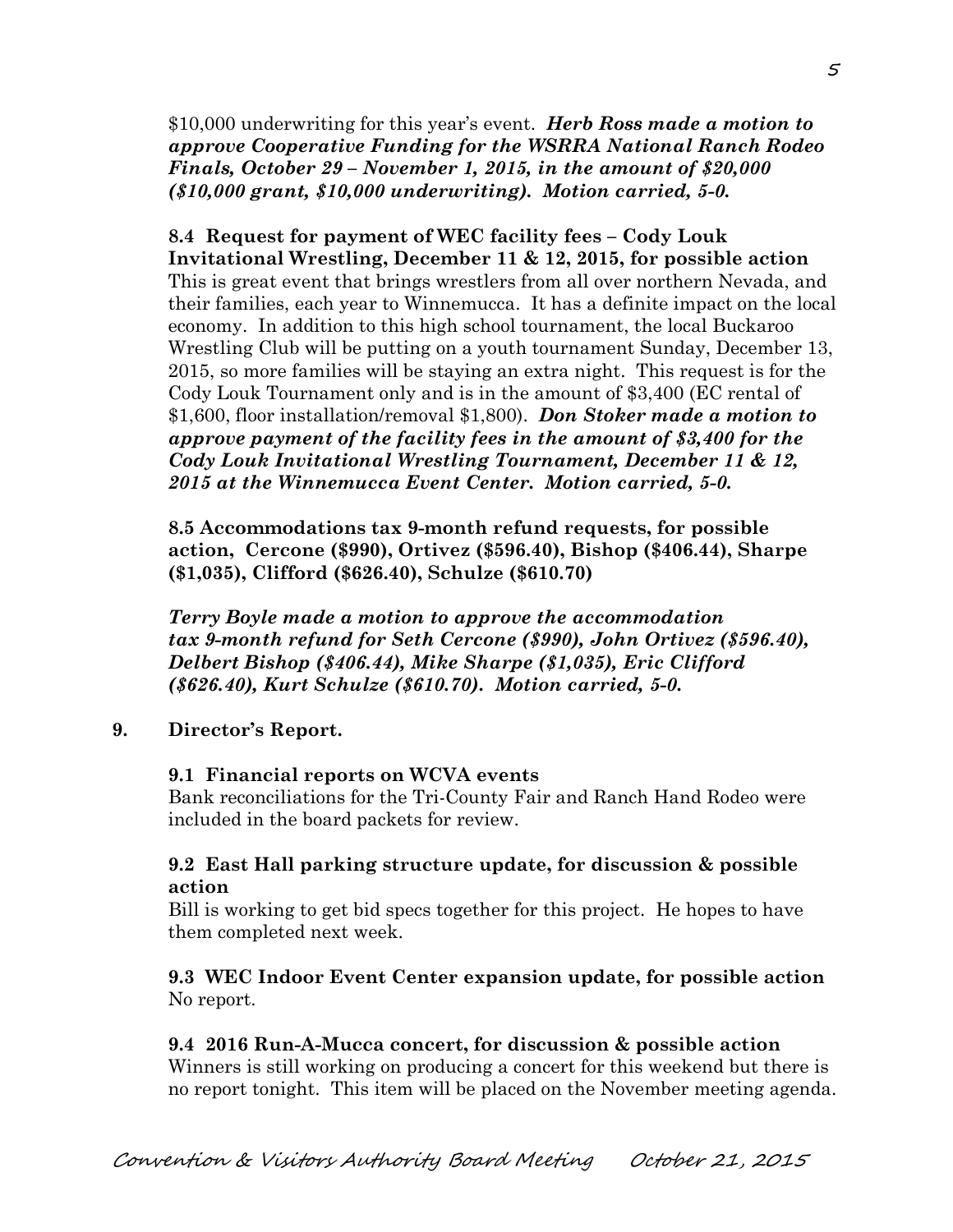### **10. Secretary and Counsel, Monthly report.**

**10.1 Review monthly report, for discussion** Bill reviewed his report.

**10.2 Chamber of Commerce report, for discussion** This was included in Bill's report.

# **10.3 Update on delinquencies, possible request for authorization of disclosure of confidential information of one or more licensees & possible action**

No report.

**10.4 Report on YESCO parking lot signs renewal request compliance; for discussion and proposed action approval renewal** After additional investigation, Bill has determined that YESCO's notice was given to us in a timely manner. This means that the additional ten years on the lease has been activated. After that time, the lease will run year-to-year, terminable on 60 days prior notice.

**10.5 Report complaints regarding Board policies of support for Event Center expansion, policies of support for tourist-encouraging events sponsored by government, or by non-profit organizations or by for–profit organizations or persons, which include by cash appropriation by cost-underwriting by assisting with up-front financing, or by providing for use of its equipment at events on public or private property, including authorizing use of Convention Center equipment by the Chamber of Commerce for the Fall Farm Festival is sponsors at the Lazy P Adventure Farm; for discussion and possible action**

Humboldt County commissioners, County Administrator Mendiola, WCVA board members and others have received several emails from local resident Laura Hummel expressing her concern about the inappropriate use of publicly owned equipment at for-profit events and questionable allocations of resources for projects at the Winnemucca Events Complex. After a brief discussion among the board (Ms. Hummel was not present to express her concerns in person), all agreed (and counsel confirmed) that there had been no wrong-doing or conflict of interest on the part of the WCVA or its director. The Winnemucca Convention & Visitors Authority supports many, many events in their attempt to promote tourism. Some are successful, some are not. This support is usually in the form of cash but equipment has also been loaned out if the board feels it will aid in the success of a project. The board directed Bill to draft a letter to Ms. Hummel for Terry's signature stating these facts. Bill was also directed to send copies of this letter to the commissioners and the county administrator.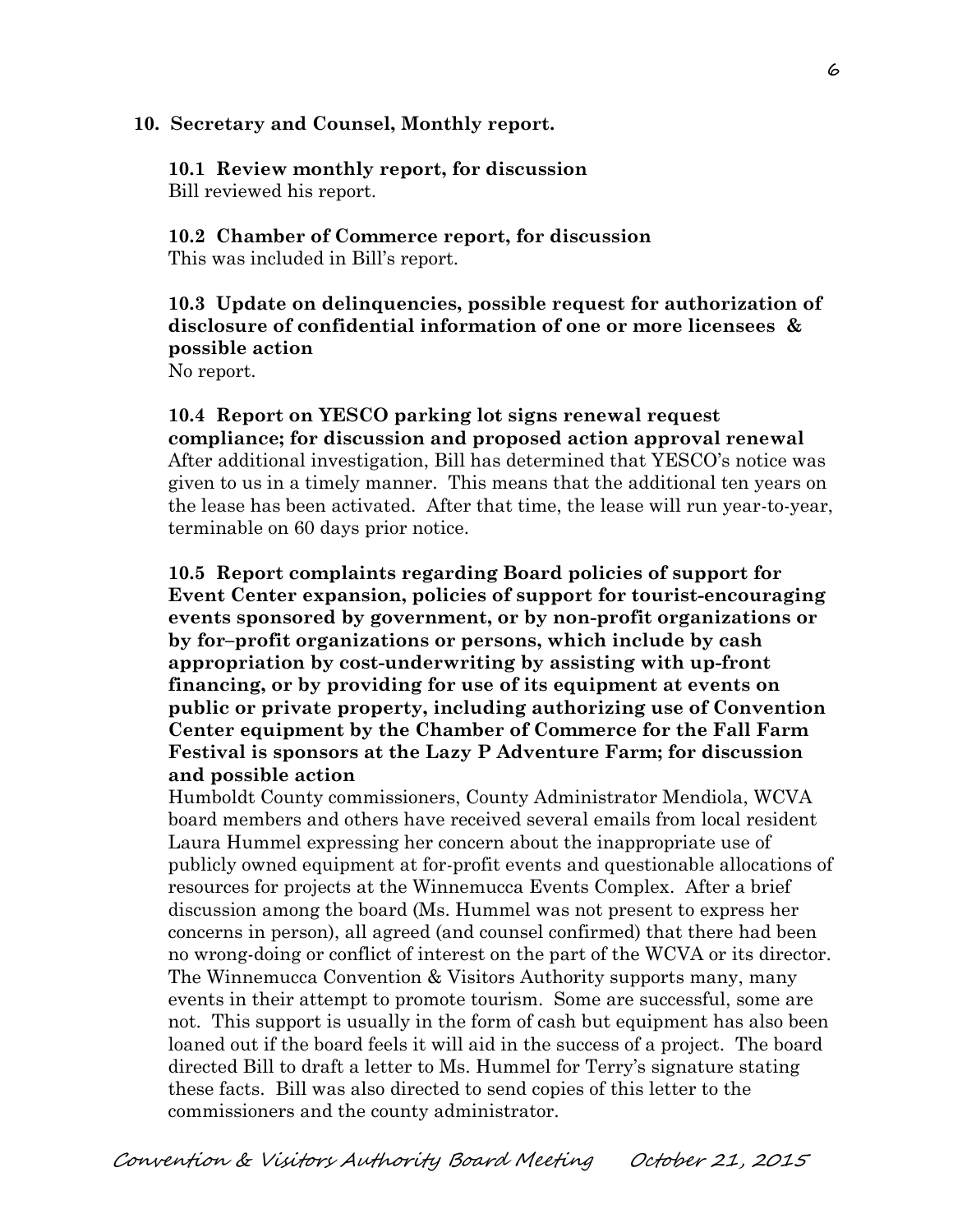**10.6 Possible update on Intersection Beautification, Winnemucca Recreation project, Winnemucca Arts Center & Visitor Center, Events Complex riding arena, for discussion & possible action** No report.

## **11. Board Administrator.**

**11.1 September Financial Reports, for discussion** No report.

### **12. Other Business.**

### **12.1 Regency Inn & Suites**

The Regency Inn & Suites has been sold and the new owners will take over on November 2, 2015.

# **13. Regular Business. Next Meeting. The Board confirmed the next regular meeting date of Wednesday, November 18, 2015, 4:00 pm.**

**14. Adjourn.** *Don Stoker made a motion to adjourn this meeting. Motion carried, 4-0.* Jim Billingsley was not present for this vote. The meeting was adjourned at 5:10 pm to the next regular meeting, or to the earlier call of the Chairman or to the call of any three (3) members of the Board on three (3) working days notice.

Respectfully submitted,

Shelly Noble

| <b>APPROVED ON</b> | 2015 |
|--------------------|------|
|                    |      |

As written\_\_\_\_\_\_\_\_\_\_\_\_\_\_\_

As corrected  $\_\_$ 

Winnemucca Convention & Visitors Authority Board

Convention & Visitors Authority Board Meeting October 21, 2015